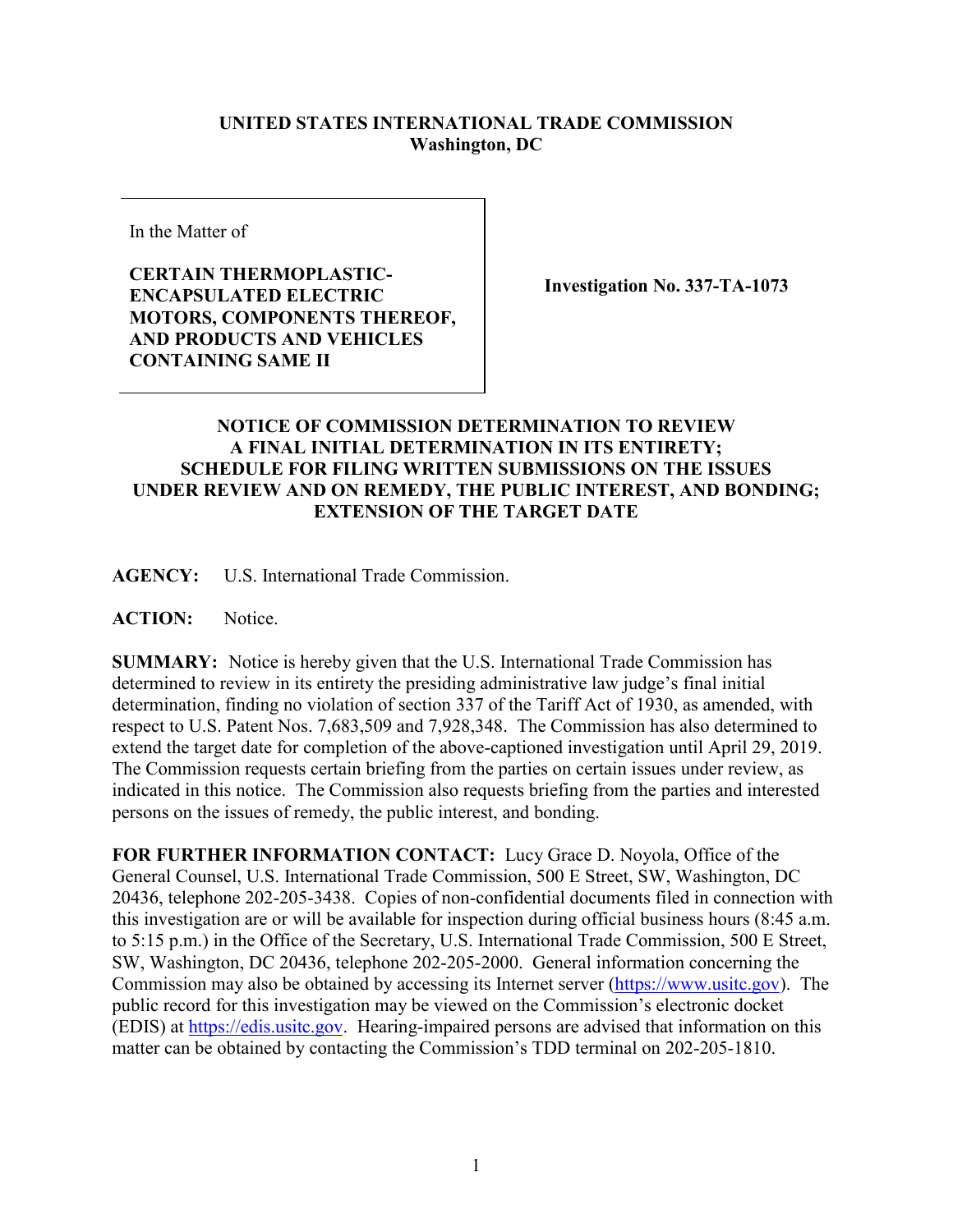**SUPPLEMENTARY INFORMATION:** The Commission instituted this investigation under section 337 of the Tariff Act of 1930, as amended, 19 U.S.C. 1337, on October 11, 2017, based on a complaint filed on September 5, 2017, by Intellectual Ventures II LLC of Bellevue, Washington ("IV"). 82 FR 47250 (Oct. 11, 2017). The complaint alleges a violation of section 337 by reason of infringement of certain claims of U.S. Patent Nos. 7,683,509 ("the '509 patent"); 7,928,348 ("the '348 patent"); 7,154,200 ("the '200 patent"); 7,067,944 ("the '944 patent"); and 7,067,952 ("the '952 patent"). The notice of investigation names as respondents Aisin Seiki Co., Ltd. of Aichi, Japan, Aisin Holdings of America, Inc. of Seymour, Indiana, Aisin Technical Center of America, Inc. of Northville, Michigan, and Aisin World Corporation of America of Northville, Michigan (collectively, "Aisin" or "Aisin Seiki"); Bayerische Motoren Werke AG of Munich, Germany, BMW of North America, LLC of Woodcliff Lake, New Jersey, and BMW Manufacturing Co., LLC of Greer, South Carolina (collectively, "BMW"); Denso Corporation of Aichi, Japan and Denso International America, Inc. of Southfield, Michigan ("collectively, DENSO"); Honda Motor Co., Ltd. of Tokyo, Japan, Honda North America, Inc., of Torrance, California, American Honda Motor Co., Inc. of Torrance, California, Honda of America Mfg., Inc. of Marysville, Ohio, Honda Manufacturing of Alabama, LLC of Lincoln, Alabama, and Honda R&D Americas, Inc. of Torrance, California (collectively, "Honda"); Mitsuba Corporation of Gunma, Japan and American Mitsuba Corporation of Mount Pleasant, Michigan (collectively, "Mitsuba"); Nidec Corporation of Kyoto, Japan and Nidec Automotive Motor Americas, LLC of Auburn Hills, Michigan (collectively, "Nidec"); and Toyota Motor Corporation of Aichi Prefecture, Japan, Toyota Motor North America, Inc. of New York, New York, Tovota Motor Sales, U.S.A., Inc. of Torrance, California, Toyota Motor Engineering & Manufacturing North America, Inc. of Erlanger, Kentucky, Toyota Motor Manufacturing, Indiana, Inc. of Princeton, Indiana, and Toyota Motor Manufacturing, Kentucky, Inc. of Georgetown, Kentucky (collectively, "Toyota"). The Office of Unfair Import Investigations ("OUII") was also named a party in this investigation.

The Commission previously terminated the investigation in part with respect to respondents BMW, DENSO, Mitsuba, and Nidec, as well as the '200, '944, and '952 patents. Notice (Apr. 18, 2018) (determining not to review Order No. 22 (Mar. 16, 2018)); Notice (May 4, 2018) (determining not to review Order No. 29 (Apr. 10, 2018)); Notice (May 4, 2018) (determining not to review Order No. 31 (Apr. 16, 2018)); Notice (May 11, 2018) (determining not to review Order No. 33 (Apr. 23, 2018)); Notice (June 19, 2018) (determining not to review Order No. 39 (May 21, 2018)); Notice (Aug. 15, 2018) (determining not to review Order No. 46 (July 19, 2018)); Notice (Aug. 15, 2018) (determining not to review Order No. 47 (July 24, 2018)); Notice (Aug. 27, 2018) (determining not to review Order No. 48 (Aug. 13, 2018)). Thus, the remaining respondents in this investigation are Aisen, Honda, and Toyota (collectively, "Respondents"), and the remaining asserted patents are the '509 and '348 patents (collectively, the "asserted patents").

On November 13, 2018, the presiding administrative law judge ("ALJ") issued a final initial determination ("ID"), finding no violation of section 337 with respect to the '509 and '348 patents. Specifically, the ID found that the accused products infringe claims 14 and 15 of the '509 patent and do not infringe claims 24-27 of the '348 patent. With respect to both patents, the ID found that IV has not satisfied the technical and economic prongs of the domestic industry requirement nor have Respondents established that any asserted claim is invalid for obviousness.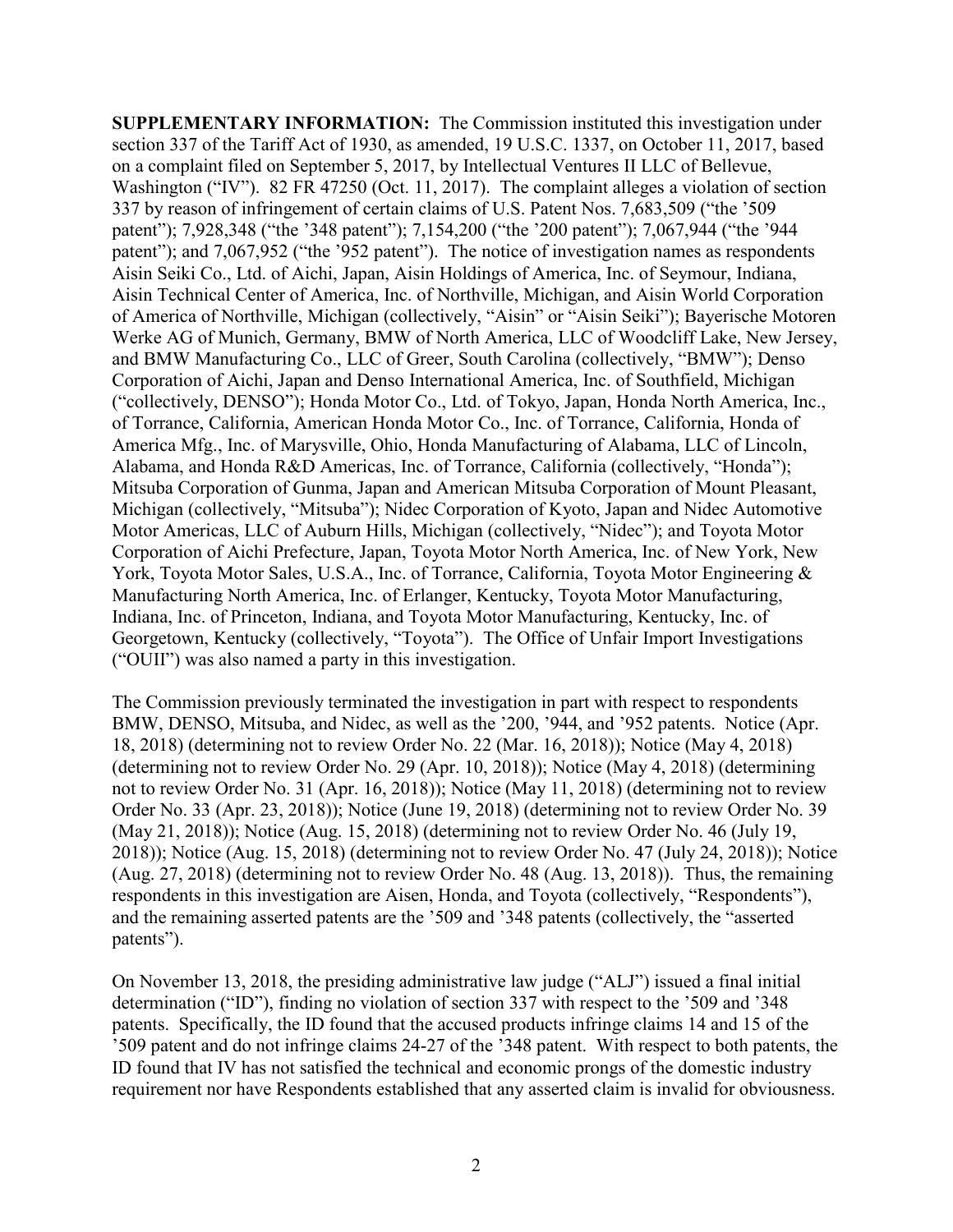On November 27, 2018, the ALJ issued a Recommended Determination ("RD") on remedy, the public interest, and bonding, recommending, should the Commission find a violation: (1) the issuance of a limited exclusion order directed to certain infringing thermoplastic-encapsulated electric motors, components thereof, and products and vehicles containing same; (2) the issuance of cease and desist orders against Aisin and Toyota; and (3) imposition of a bond of zero percent for infringing products that are imported during the period of Presidential review.

Also, on November 27, 2018, IV filed a petition for review, and Respondents filed a contingent petition for review, each challenging various findings in the final ID. On December 6, 2018, IV, Respondents, and OUII filed responses to the petitions for review.

On December 14, 2018, Respondents filed a notice that, on December 12, 2018, the Patent Trial and Appeal Board of the U.S. Patent and Trademark Office issued four final written decisions finding that every claim asserted against Respondents in this investigation is unpatentable on invalidity grounds.

On January 30, 2019, the Commission received comments from the public in response to the Commission notice issued on December 4, 2018. 83 FR 62603 (Dec. 4, 2018). On February 1, 2019, the Commission received post-RD public interest comments from IV and Respondents pursuant to Commission Rule 210.50(a)(4).

Having examined the record of this investigation, including the final ID and the parties' submissions, the Commission has determined to review the final ID in its entirety.

The Commission has also determined to extend the target date for completion of the investigation until April 29, 2019.

In connection with its review, the Commission requests responses to the following questions. The parties are requested to brief their positions with reference to the applicable law and the existing evidentiary record.

- 1. With respect to the "non-linear heat transfer fluid pathway" limitation required by the asserted claims of the '509 patent, discuss whether the specification of the '509 patent defines the term "non-linear" and whether the term should be construed accordingly. If so, explain the record evidence cited by the parties in briefing to the Commission regarding the process by which the accused element is formed and discuss whether the accused element satisfies the "non-linear" term.
- 2. With respect to the "monolithic body of injection molded thermoplastic material substantially encapsulating the at least one conductor" limitation required by the asserted claims of the '348 patent, describe the process by which the accused element encapsulates the conductor and discuss whether that process results in the accused element substantially encapsulating the at least one conductor.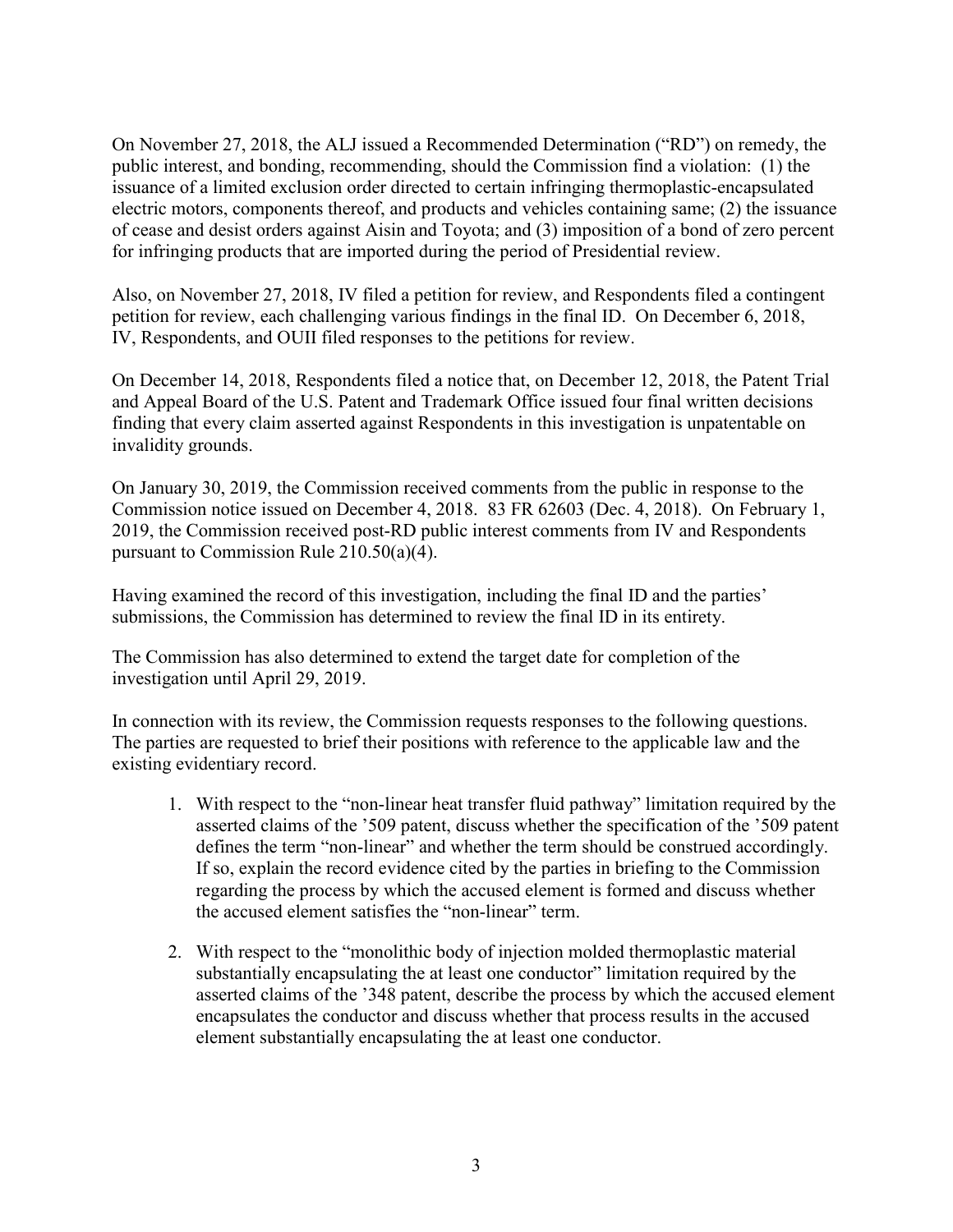- 3. With respect to the alleged "significant and unusual" circumstances, discuss whether the record indicates that the KickStart pump is finalized, whether the record supports Encap's projected "explosive growth," and whether there are any other "significant and unusual" circumstances in the record.
- 4. In the event the Commission determines to issue a form of remedy, discuss an appropriate exemption period for the repair and replacement of infringing products that are imported before the issuance of a remedial order.
- 5. In the event the Commission determines to issue a form of remedy, discuss an appropriate transition period for the continued importation of infringing products after the issuance date of a remedial order to allow Respondents to implement and introduce non-infringing alternatives.

In connection with the final disposition of this investigation, the Commission may (1) issue an order that could result in the exclusion of the subject articles from entry into the United States, and/or (2) issue a cease and desist order that could result in the respondent being required to cease and desist from engaging in unfair acts in the importation and sale of such articles. Accordingly, the Commission is interested in receiving written submissions that address the form of remedy, if any, that should be ordered. If a party seeks exclusion of an article from entry into the United States for purposes other than entry for consumption, the party should so indicate and provide information establishing that activities involving other types of entry either are adversely affecting it or likely to do so. For background, see *Certain Devices for Connecting Computers via Telephone Lines*, Inv. No. 337-TA-360, USITC Pub. No. 2843 (Dec. 1994), Comm'n Opinion.

If the Commission contemplates some form of remedy, it must consider the effects of that remedy upon the public interest. The factors the Commission will consider include the effect that an exclusion order and/or cease and desist order would have on (1) the public health and welfare, (2) competitive conditions in the U.S. economy, (3) U.S. production of articles that are like or directly competitive with those that are subject to investigation, and (4) U.S. consumers. The Commission is therefore interested in receiving written submissions that address the aforementioned public interest factors in the context of this investigation.

If the Commission orders some form of remedy, the U.S. Trade Representative, as delegated by the President, has 60 days to approve or disapprove the Commission's action. *See* Presidential Memorandum of July 21, 2005, 70 FR 43251 (July 26, 2005). During this period, the subject articles would be entitled to enter the United States under bond, in an amount determined by the Commission and prescribed by the Secretary of the Treasury. The Commission is therefore interested in receiving submissions concerning the amount of the bond that should be imposed if a remedy is ordered.

**WRITTEN SUBMISSIONS:** The parties to the investigation are requested to file written submissions on all of the issues identified in this notice. Parties to the investigation, interested government agencies, and any other interested parties are encouraged to file written submissions on the issues of remedy, the public interest, and bonding. Such submissions should address the recommended determination by the ALJ on remedy and bonding. Complainant is also requested